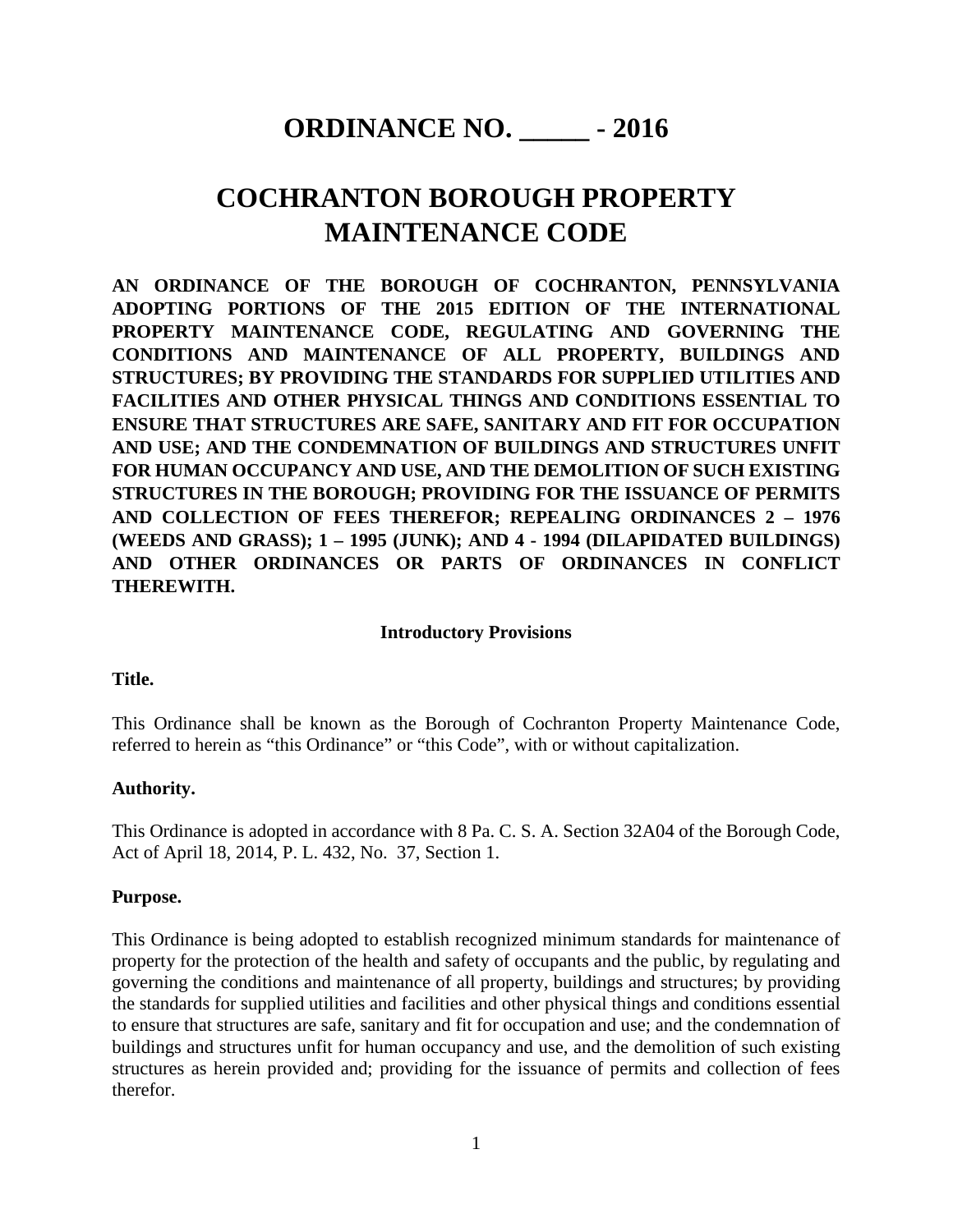## **Adoption of Portions of the International Property Maintenance Code.**

The portions of the International Property Maintenance Code, 2015 Edition, as published by the International Code Council, Inc. (herein referred to as the "IPMC"), which are specified herein are hereby adopted as part of, and incorporated into, the Property Maintenance Code for the Borough of Cochranton for the regulation and control of buildings, structures, premises and facilities as therein provided; and each and all of the regulations, provisions, conditions and terms of the specified portions of the IPMC are hereby incorporated, adopted, and made a part hereof as if fully set forth in this Ordinance.

Two copies of the document entitled "2015 IPMC International Property Maintenance Code," which is a copyrighted work published by the International Code Council, Inc., shall be maintained in the Borough offices by the Borough Manager.

The 2015 IPMC International Property Maintenance Code is available for viewing online; an Internet link thereto may be found at http://codes.iccsafe.org/app/book/toc/2015/I-Codes/2015\_IPMC\_HTML/index.html.

## **Chapter 1**

## **Scope and Administration of this Ordinance**

## **Section 101 - General**

**101. IPMC Provisions Adopted.** Sections 101.2, 101.3 and 101.4, and all of their sub-parts, of the IPMC are hereby adopted in their entirety.

# **Section 102 - Applicability of this Ordinance**

**102.1. IPMC Provisions Adopted.** Sections 102.1, 102.2, 102.3, 102.4, 102.5, 102.6, 102.7, 102.8, 102.9 and 102.10, and all of their sub-parts, of the IPMC are hereby adopted in their entirety. In other words, Section 102 of the IPMC is adopted in its entirety.

## **Section 103 - Administration and Enforcement**

**103.1 Code Official.** This Ordinance shall be administered and enforced by a code official appointed by the Borough Council. The code official shall be considered a "law enforcement officer" as defined in the Pennsylvania Rules of Criminal Procedure. In addition to the code official, this Ordinance may also be administered and enforced by the Borough Manager and/or Police Department, who shall have all of the powers granted to the code official under this Ordinance. The Borough Manager and members of the Police Department shall not be subject to Sections 103.2 and 103.3 of this Ordinance.

**103.1.1.** The code official shall report to the Borough Manager.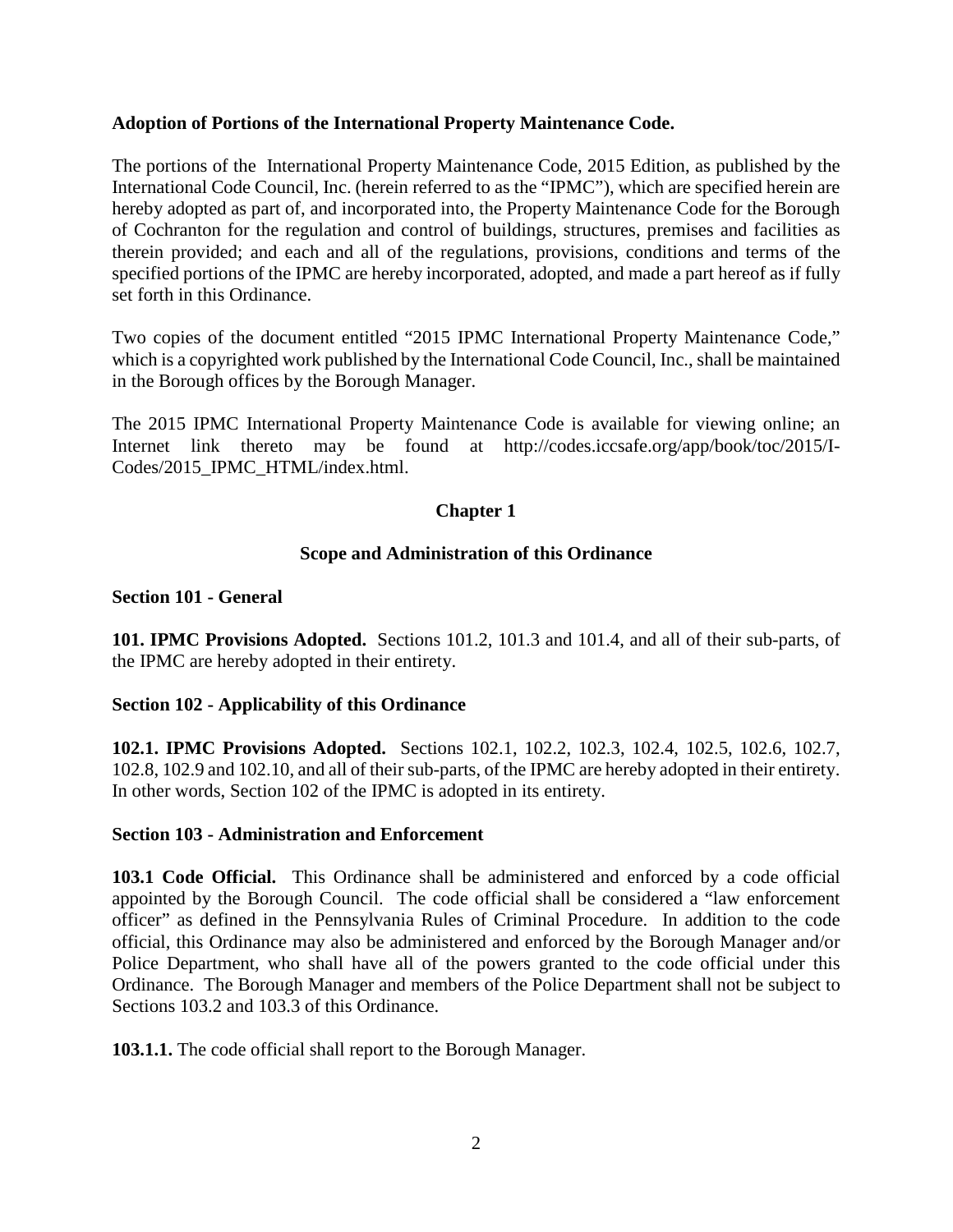**103.1.2.** The Borough may appoint one or more persons as code official. The Borough may appoint one or more assistants to such code official or officials; such assistants shall comply with all requirements of this Ordinance.

**103.2. Qualifications of Code Official.** The code official shall provide proof of certification or adequate training to administer and enforce the IPMC and otherwise meet such standards relating to the property maintenance code as the Borough Council may establish; and shall at his or her expense obtain continuing training and instruction on code administration and enforcement. The code official shall not be a resident of the Borough; nor the parent, child, spouse or sibling of any employee, elected official, appointed official or solicitor of the Borough.

**103.3. Independent Contractor Status.** The code official shall be an independent contractor and not an employee of the Borough. The code official shall be required to carry liability insurance in the minimum amounts of \$1,000,000 per person and \$2,000,000 per occurrence for personal injury/bodily injury, including libel, defamation and slander; and \$500,000 for property damage. The code official shall provide the Borough with certificate of insurance specifically naming the Borough therein, and/or naming the Borough as an insured or additional insured.

**103.4. Fees.** Borough Council may by Resolution establish fees, if any, for activities and services performed by the code official in carrying out his or her responsibilities under this Ordinance.

# **Section 104 - Duties, Powers and Authority of Code Official**

**104.1. IPMC Provisions Adopted.** Sections 104.1, 104.2, 104.3, 104.4, 104.5 and 104.6, and all of their sub-parts, of the IPMC are hereby adopted in their entirety. In other words, Section 104 of the IPMC is adopted in its entirety. The Code Official shall be and shall have the powers of a "property maintenance inspector" as provided by 8 Pa. C. S. A. Sections 32A04, 3106 and 3107 of the Borough Code and shall at all times act in conformity therewith.

**104.2. Search Warrants.** If, after proper notice and request, entry or access to property is refused, the code official may compel such access by applicable provisions of the Pennsylvania Judicial Code and Pennsylvania Rules of Criminal Procedure and this article. Any court empowered to issue search warrants may issue a search warrant to the code official for purposes of inspecting or examining any property, premises, place, or physical evidence, to determine compliance with this Ordinance. Such warrant shall be issued upon probable cause. It shall be sufficient probable cause to show any of the following:

(1) That the inspection, examination or test is pursuant to a general administrative plan to determine compliance with this Ordinance; or

(2) That the code official has reason to believe that violation of this code has occurred or may occur, and that the code official has been refused access to the property, building, premises, place or physical evidence, or has been prevented from conducting tests.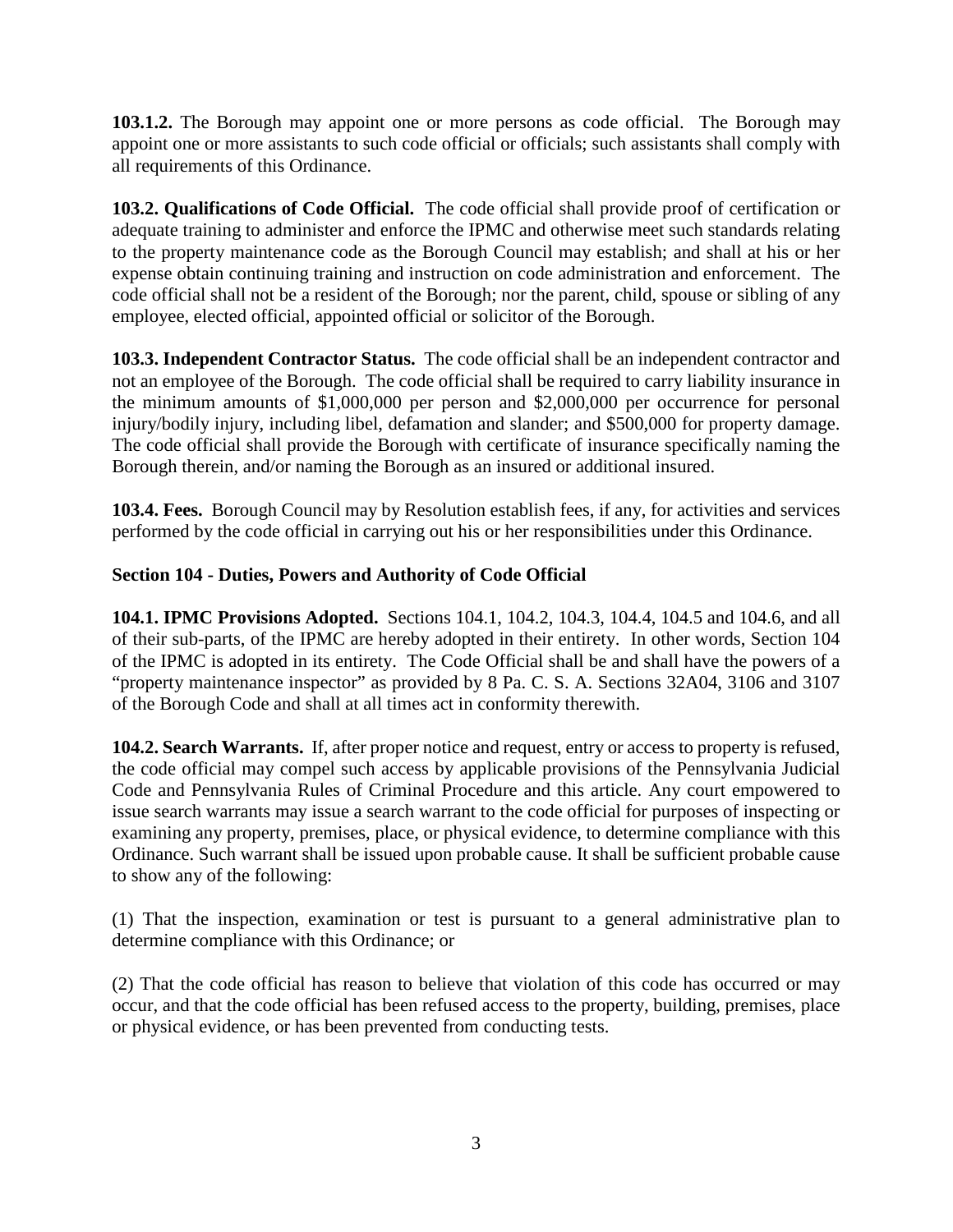**104.3. Limitation of Authority.** No code official, agent, employee or other representative of the Borough shall have the right or authority to bind the Borough by any oral or written promise, agreement or representation contrary to the provisions of this Ordinance.

# **Section 105 – Approval by Code Official**

**105.1. IPMC Provisions Adopted.** Sections 105.1, 105.2, 105.3, 105.4, 105.5 and 105.6, and all of their sub-parts, of the IPMC are hereby adopted in their entirety. In other words, Section 105 of the IPMC is adopted in its entirety.

# **Section 106 - Violations and Penalties**

**106.1. IPMC Provisions Adopted.** Sections 106.2, 106.3, 106.4 and 106.5, and all of their subparts, of the IPMC are hereby adopted in their entirety. In other words, Section 106 of the IPMC is adopted in its entirety. However, the words "summary offense" shall be substituted for the word "misdemeanor" in IPMC Section 106.3.

**106.2. Unlawful Acts.** It shall be a violation of this Ordinance, for any person to (1) cause or permit a condition to exist with respect to, maintain or fail to maintain, or use or occupy any structure, premises, or equipment, regulated by this Ordinance, contrary to or in violation of any of the provisions of this Ordinance; (2) provide or fail to provide any equipment or facilities regulated by this Ordinance in a manner contrary to or in violation of the requirements of this Ordinance; (3) permit another person to use or occupy any structure, premises or equipment in violation of this Ordinance; or to cause such unlawful acts to occur; (4) fail to obey a lawful order of the code official; (5) remove or deface a notice posted under the provisions of this Ordinance; or (6) remove or interfere with safety barriers or devices.

**106.3. Nuisances.** In addition to the provisions of this Ordinance, any violation of this Ordinance is hereby declared to be a public nuisance, and as such shall be prohibited and shall be subject to the Borough's power to prosecute, correct, restrain, prevent and eliminate public nuisances under applicable law.

# **106.4. Penalty.**

**106.4.1.** Any person who commits an unlawful act pursuant to Section 106.2 of this Ordinance or 106.4 of the IPMC, shall, except as otherwise specifically provided in this Ordinance, be subject to a fine or penalty as follows:

(1) A fine of up to \$1,000, or the maximum penalty allowable by law, plus costs of prosecution, for the first and second violations of the same provision of this Ordinance on the same property.

(2) A fine of up to \$5,000, or the maximum penalty allowable by law, plus costs of prosecution, for the third and any subsequent violation of the same provision of this Ordinance on the same property.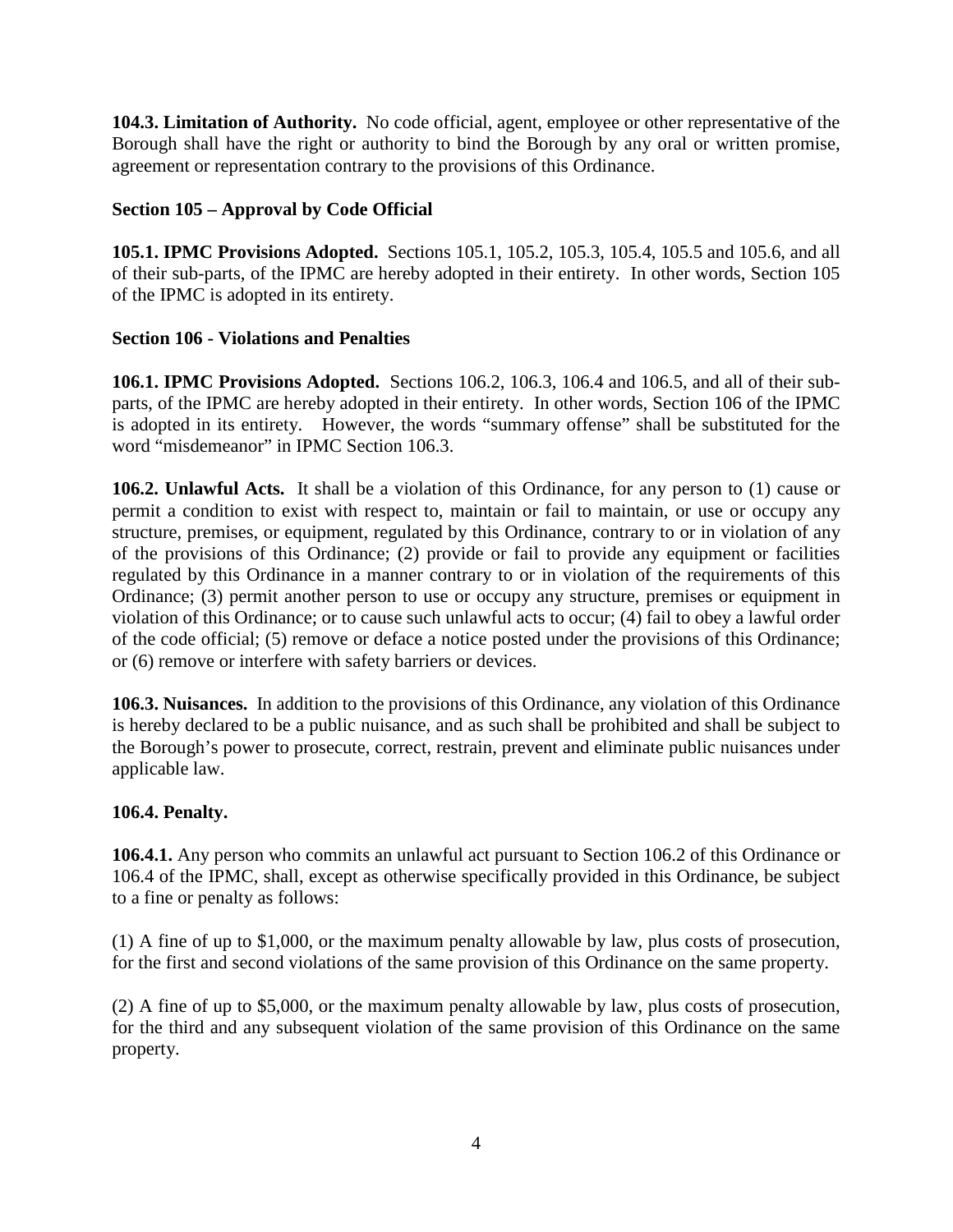**106.4.2.** If a violation of this Ordinance is found to pose a threat to the public's health, safety or property, then the following penalties shall be applicable:

(1) A fine of no less than \$500.00 and no more than \$1,000, plus costs of prosecution, for the first and second violations of the same provision of this Ordinance on the same property, and no less than \$1,000 and not exceeding \$10,000, plus costs of prosecution, for the third and any subsequent violation of the same provision of this Ordinance on the same property, or imprisonment for a term not exceeding 90 days, or both.

**106.4.3. Specific Penalty for Properties Deemed a Blighting Influence.** If the owner does not comply with a violation notice or fails to correct the conditions specified in the violation notice within the required period of time from the date of the notice from the Borough, the owner shall be subject to a fine of \$300.00, plus costs of prosecution; provided, that it shall be a separate offense, for which a separate fine may be imposed, for the owner to fail to secure or seal, under Section 301.3.2, each separate door, window, or other entrance or opening enumerated in a violation notice, and provided that each day that each such separate offense continues after the required period of time has expired shall be a separate offense for which a separate fine may be imposed.

**106.4.4. Professional Fees; Cases Involving Prosecution.** In cases involving prosecution, in addition to any fine, penalty and costs of prosecution imposed, a person found guilty of violating this Ordinance shall be ordered to pay all fees and expenses of the Solicitor, Code Official and any other person, which are incurred by the Borough in enforcing this Ordinance. Regardless of whether or not a person is ordered to pay such fees and expenses, such fees and expenses shall be a lien and collectible as such. Any such lien shall be not only an *in rem* lien against the subject property or properties, but also a personal lien against the owner or owners, and any other person against whom a lien may be enforced, pursuant to Pennsylvania law.

**106.4.5. Professional Fees; Cases Not Involving Prosecution.** In cases not involving prosecution, where it is determined by the Borough Manager or Borough Council to be reasonable to do so, any person who is given notice of violation of, and ordered to comply with, any provision of this Ordinance shall be liable for all fees and expenses of the Solicitor, Code Official and any other person, which are incurred by the Borough in enforcing or obtaining compliance with this Ordinance. Such fees and expenses shall be a lien and collectible as such. Any such lien shall be not only an *in rem* lien against the subject property or properties, but also a personal lien against the owner or owners, and any other person against whom a lien may be enforced, pursuant to Pennsylvania law.

**106.4.5. Disposition of Penalties.** All penalties, fees and costs imposed shall be payable to the Borough of Cochranton.

# **Section 107 - Notices and Orders**

**107.1. IPMC Provisions Adopted.** Sections 107.1, 107.2, 107.3, 107.4 and 107.5 and all of their sub-parts, of the IPMC are hereby adopted in their entirety. Section 107.5 is modified; penalties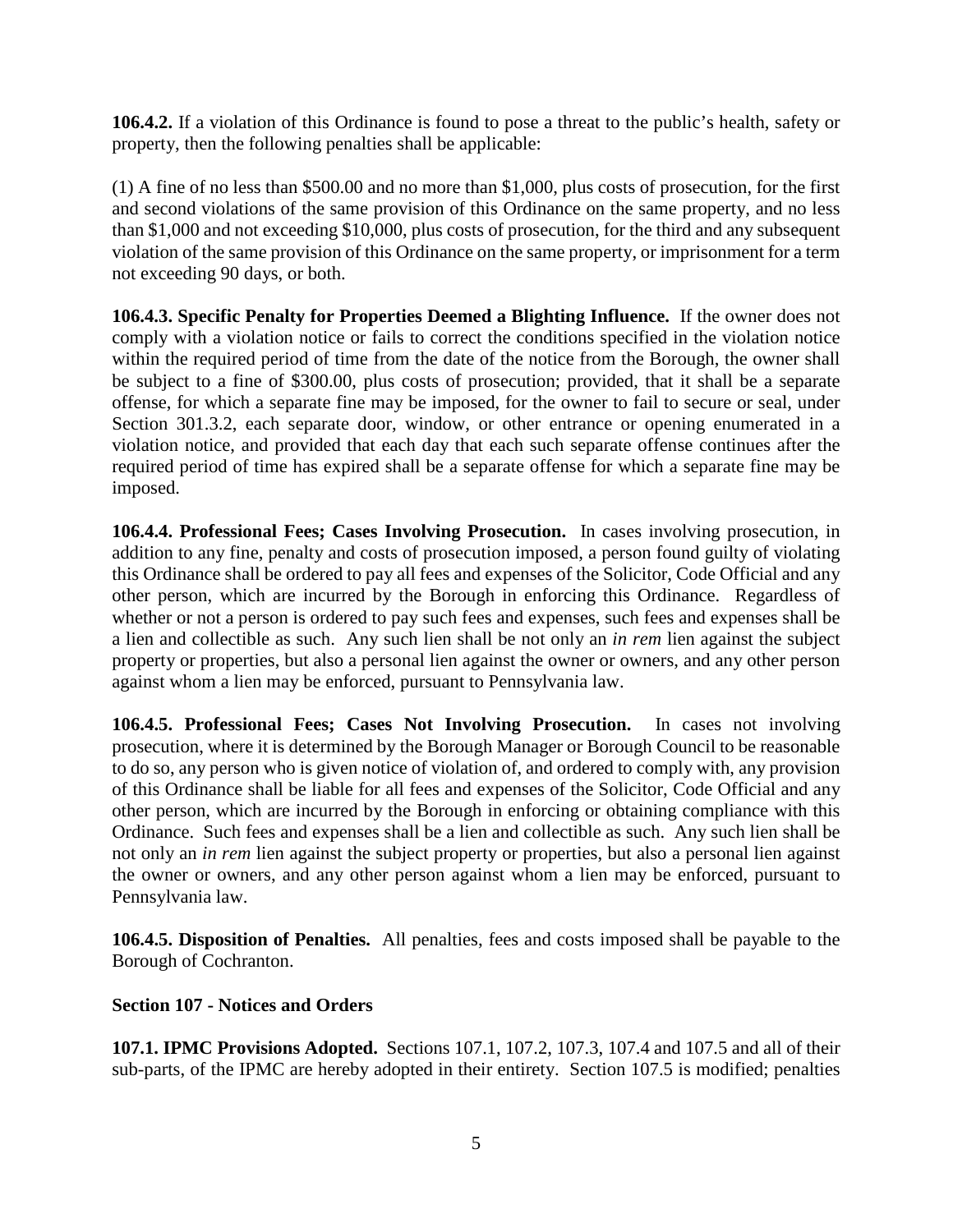for noncompliance with orders and notices shall be as set forth in Section 106.4 of the IPMC and Section 106, and all of its subparts, of this Ordinance. Section 107.6 of the IPMC is not adopted.

# **107.2. Action to Remedy Unlawful Act.**

**107.2.1.** If action is not taken to remedy a violation or to comply with a notice or order directing certain action to correct a violation, the code official may institute an action for imposition of a penalty in accordance with this Ordinance; institute appropriate legal proceedings to restrain, correct or abate the violation; institute legal proceedings to remove persons from or to terminate occupancy of a structure in violation of the provisions of this code; and/or institute legal proceedings to enforce an order. In the case of an emergency, the code official may take immediate action to protect the public health, safety and welfare.

**107.2.2.** In the event the code official determines that action to correct a violation or to abate a public nuisance may require the demolition or removal of any structure or part thereof, or other action likely to cause injury to real or personal property, the code official shall make reasonable efforts to identify and locate all persons with an ownership interest in such property and serve them with notice of any notices and orders affecting said property.

**107.3. Enforcement proceedings.** Enforcement proceedings may be instituted by the code official by citation or criminal complaint in the manner provided by the applicable Pennsylvania Rules of Criminal Procedure or amendments thereto, and the provisions of this code, and/or by commencement of civil proceedings.

**107.4. Code Official to Confer and Consult with Borough Officials.** Prior to commencing criminal or civil enforcement proceedings, and at appropriate times during the pendency of any such proceedings, the code official shall consult with the Borough Solicitor, Borough Manager and/or designated members of Borough Council.

**107.5. Role of Borough Solicitor Not Restricted.** Nothing herein shall restrict the role and authority of the Borough Solicitor to prosecute criminal violations of this Ordinance and/or to represent the Borough in civil proceedings for enforcement of this Ordinance.

**107.6. Recovery of Borough's Costs.** In the event the Borough incurs expenses in conjunction with the correction or abatement of any violation which creates a health or safety hazard to the public, because of an emergency or because the persons responsible for the violation or property have failed to comply with an order and/or notice issued by the code official, such expense including reasonable attorneys' fees and costs and an administrative fee of 10% of the expenses and costs, may be collected by means of a municipal lien against the subject property and/or by suit against the owner(s) or person(s) responsible for the violation or property, and/or in any other manner permitted by law. The Borough shall have the right to recover, in the same manner, all litigation expenses, including but not limited to fees of the Solicitor, arising out of any civil proceeding to enforce this Ordinance. Any lien filed pursuant to this Ordinance shall be not only an *in rem* lien against the subject property or properties, but also a personal lien against the owner or owners, and any other person against whom a lien may be enforced, pursuant to Pennsylvania law.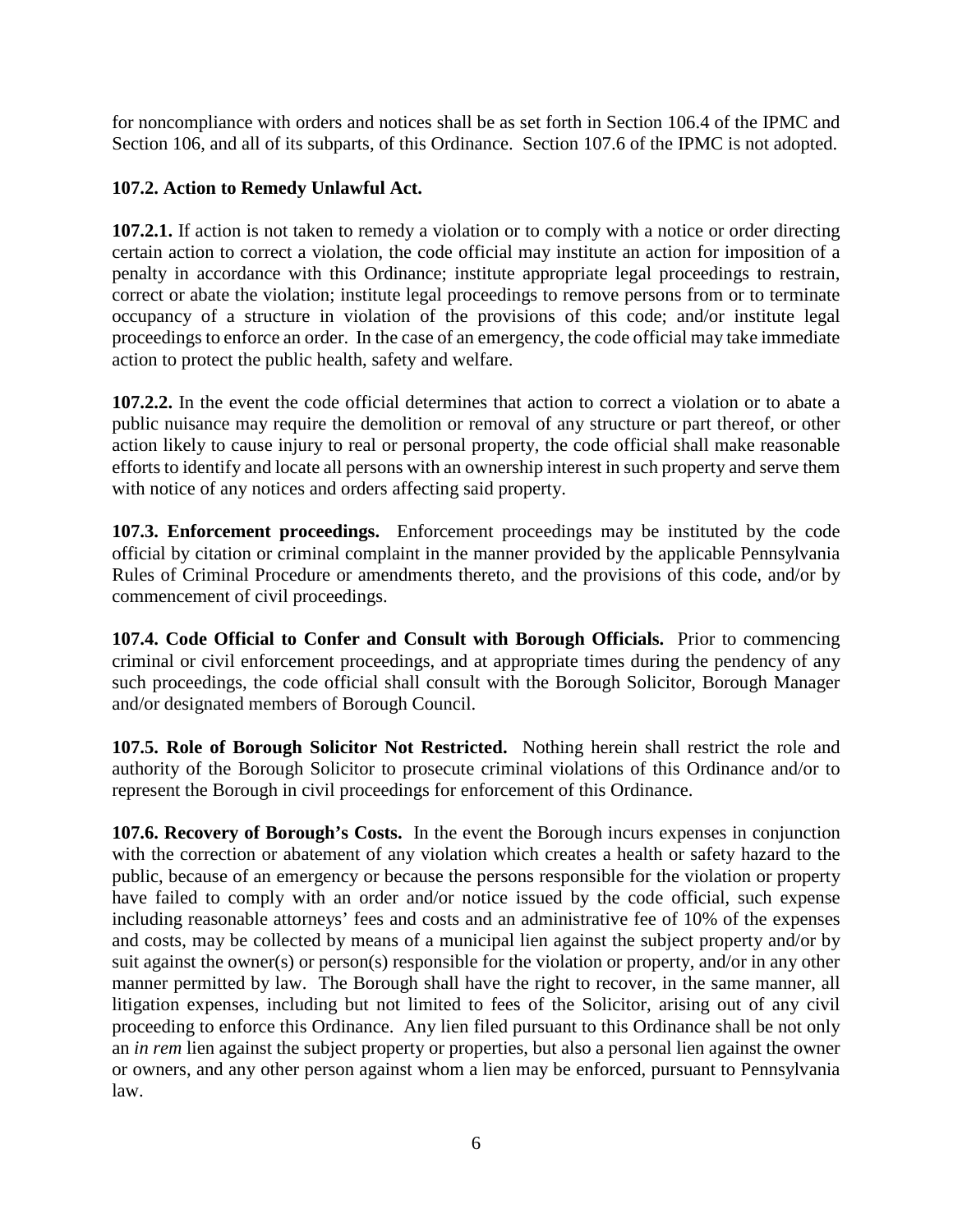## **Section 108 - Unsafe structures and equipment**

**108.1. IPMC Provisions Adopted.** Sections 108.1, 108.2, 108.3, 108.4, 108.5, 108.6 and 108.7, and all of their sub-parts, of the IPMC are hereby adopted in their entirety. In other words, Section 108 of the IPMC is adopted in its entirety.

**108.2. Lack of Water Service.** In addition to the provisions of Section 108.1.3 of the IPMC, the lack of water service to a building or structure by a plumbing system shall render a structure unfit for human occupancy.

## **Section 109 - Emergency Measures**

**109.1. IPMC Provisions Adopted.** Sections 109.1, 109.2, 109.3, 109.4, 109.5 and 109.6, and all of their sub-parts, of the IPMC are hereby adopted in their entirety. In other words, Section 109 of the IPMC is adopted in its entirety.

## **Section 110 - Demolition**

**110.1. IPMC Provisions Adopted.** Sections 110.1, 110.2, 110.3 and 110.4, and all of their subparts, of the IPMC are hereby adopted in their entirety. In other words, Section 110 of the IPMC is adopted in its entirety.

## **Section 111 - Appeals**

**111.1. IPMC Appeals Provisions Not Adopted.** Section 111 of the IPMC is not adopted. The following sections shall constitute the appeals process.

**111.2. Scope.** This Section 111 shall not apply to summary criminal proceedings, which shall be handled according to the Pennsylvania Rules of Criminal Procedure. In all other cases, any person directly affected by a decision of the code official or a notice or order issued under this code shall have the right to appeal to the Borough Council, provided that a written notice of appeal is filed within 20 days after the decision, notice or order was served. The Borough may enforce this code through any means available under law. Nothing herein shall prevent or limit the power of the Borough to bring criminal and civil proceedings, simultaneously or serially, for the same violation or violations of this code.

**111.3. Notice of Appeal.** The notice of appeal must be in writing and be accompanied by a nonrefundable appeal fee in the amount established by Resolution of the Borough Council.

**111.4. Contents of Notice of Appeal.** The notice of appeal shall specify the reasons for the appeal in reasonable detail.

**111.5. Hearings.** Hearings and appeal proceedings shall be held before the Borough Council in accordance with the provisions of the Pennsylvania Local Agency Law, 2 Pa. C.S. § 551, et seq., and in accordance with the applicable requirements of the Pennsylvania Sunshine Law, 65 Pa. C.S. § 701, et seq. Proceedings need not comply strictly with the Pennsylvania Rules of Evidence.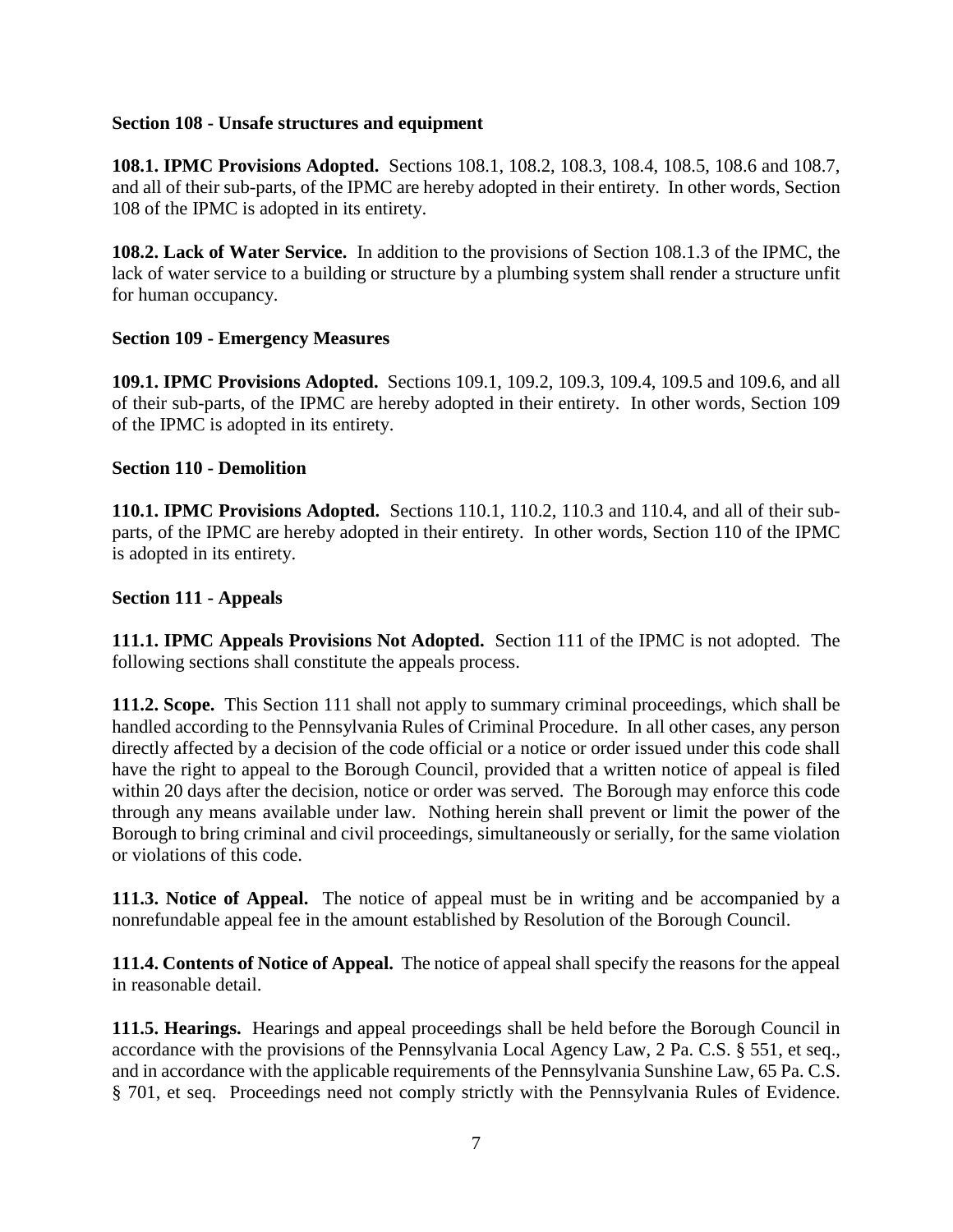Hearings shall not be stenographically recorded except upon request of a party who agrees to pay the costs thereof, and pays the estimated costs in advance of the hearing.

**111.6. Decision of Council.** The decision and order of the Borough Council shall be rendered in writing, shall contain findings and reasons for the decision, and shall be promptly furnished to all parties and the code official.

**111.7. Court Review.** An aggrieved person may take an appeal from the decision and order of the Borough Council in accordance with the applicable provisions of law.

# **Section 112 - Stop Work Order**

**112.1. IPMC Provisions Adopted.** Sections 112.1, 112.2, 112.3 and 112.4, and all of their subparts, of the IPMC are hereby adopted in their entirety. In other words, Section 112 of the IPMC is adopted in its entirety. The penalty provisions of Section 112.4 of the IPMC shall be the same fines, penalties and remedies set forth in Section 106 of this Ordinance.

## **Chapter 2**

## **Definitions and Usages**

## **Section 201 – Definitions and Usages**

**201.1. IPMC Provisions Adopted.** Sections 201, 201.1, 201.2, 201.3, 201.4, 201.5, Section 202 and all of the "General Definitions" contained therein, and all of their sub-parts, of the IPMC are hereby adopted in their entirety. In other words, Chapter 2 of the IPMC, entitled "Definitions," is adopted in its entirety.

**Blighting Influence.** A vacant residential or commercial building or structure, or portion or portion thereof, which lacks framed glass or Plexiglass (or functionally equivalent material) within designated window areas and/or lacks opening doors in entryways, provided that:

1. The Borough has provided reasonable notice, not to exceed 180 days, to the owner of the property that the Borough has determined that the lack of windows and/or entry doors has a significant adverse influence on the community, which finding shall be based upon one or more of the following factors:

a. deterioration and/or safety of the property;

b. safety of the surrounding community;

c. the value of intact, occupied properties in the surrounding vicinity of the property;

d. the marketability of the property; and

e. community morale.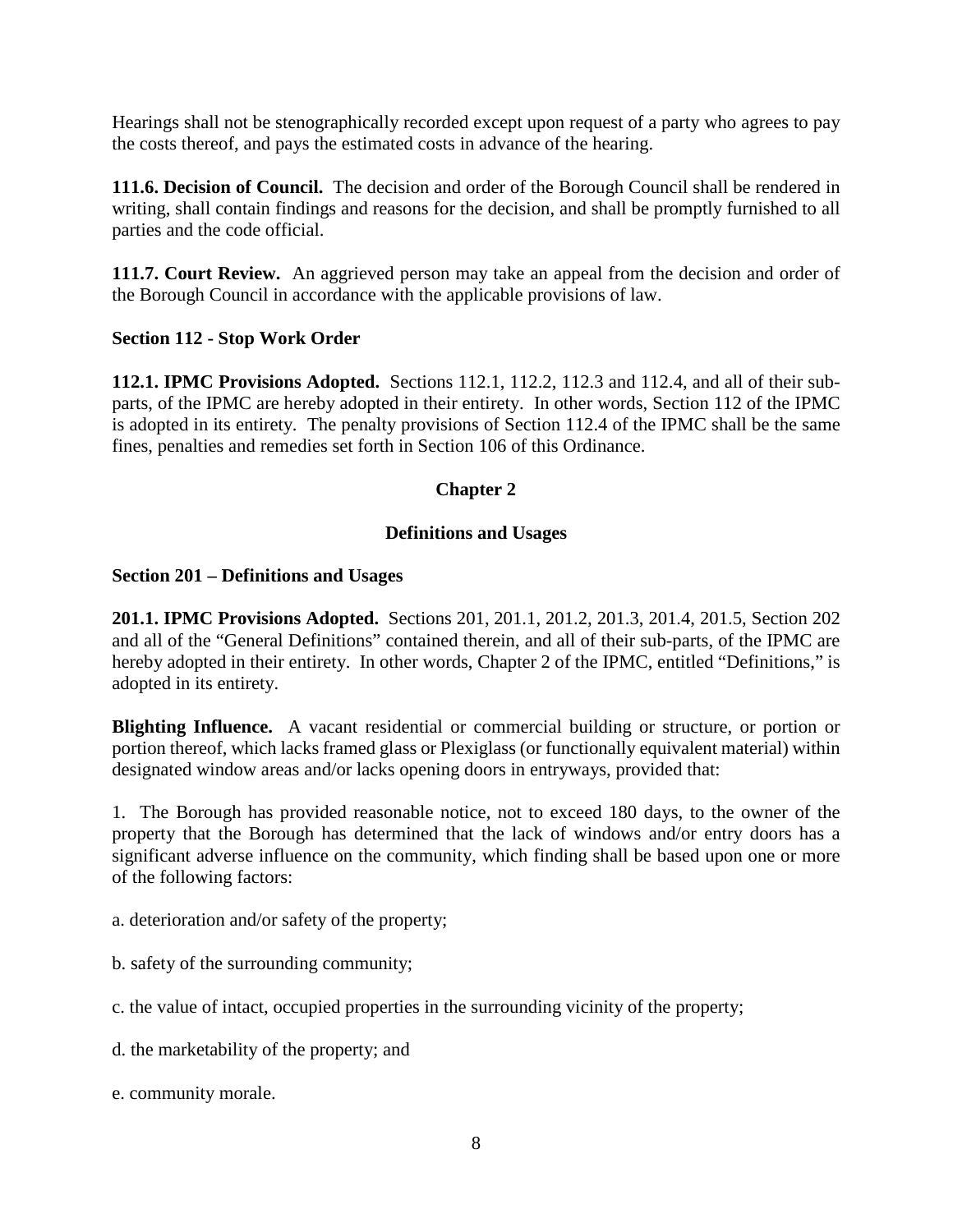2. The property owner, within the time specified in the notice, fails to cure the condition by installation of windows and/or doors.

**Code Official.** The IPMC definition of code official is supplemented to include the Borough Manager and/or members of the Police Department, when engaged in administration or enforcement of this Ordinance. Code Official shall also mean "property maintenance inspector" under 8 Pa. C. S. A. Section 32A04.

**Exterior Wall.** A wall, bearing or non-bearing, which is located on the outside of a building or structure, is used as an enclosing wall for a building or other structure and has a slope of 60 degrees (1.05 rad) or greater with the horizontal plane.

**Exterior Wall Covering.** A material or assembly of materials applied on the exterior side of exterior walls for the purpose of providing a permanent weather-resisting barrier, including but not limited to veneer, concrete, concrete block, masonry, stone, siding made of wood, metal, hard board or synthetic material, trim, and embellishments such as cornices, soffits, fascias, eaves, and other materials intended to provide a permanent weather-resisting exterior covering. Tarpaulins, asphalt shingles, plastic sheeting, insulation, insulating material, "homasote", insulating 'wrap' and other substances or materials not intended to provide permanent exterior wall weatherresisting barriers are not Exterior Wall Covering.

**Junk.** Any tangible personal property, including without any limitation whatsoever, scrap, paper, rags, glass, containers, wood or tires; devices, equipment or machines which are not operable; discarded or abandoned materials, articles, boats, trailers, machinery, equipment, appliances, furnishings, structures, recreational equipment, building materials and debris, or other items; vehicle parts; any article or material which has been discarded and is not generally useable for the purpose for which it was manufactured, or any parts or components thereof; or any item which is essentially useless or of little value.

**Junk Motor Vehicle.** Any motor vehicle which is not registered or whose inspection is more than six (6) months expired, or which has any of the following defects: broken windshield, mirror or glass, with sharp edge; missing door, window, hood, trunk or other part, which could permit entry by children or may create a breeding or living area for insects, rodents or feral animals; any exterior portions with sharp edges; missing wheels or tires; the vehicle is supported by one or more jacks for more than 48 hours; the vehicle is supported by one or more blocks more than seven days; broken lights or lamps; any protruding sharp object; leaking in any manner which could create a safety, health or fire hazard; or any loose exterior parts.

**Person.** In addition to the IPMC definition adopted herein, any association, institution, cooperative enterprise, governmental entity or agency, or any other legal entity which is recognized by law. In any provision of this Ordinance prescribing a fine, imprisonment or penalty, or any combination of the foregoing, the term person shall include the officers, directors and/or trustees or other officials of any corporation, association, partnership or other legal entity.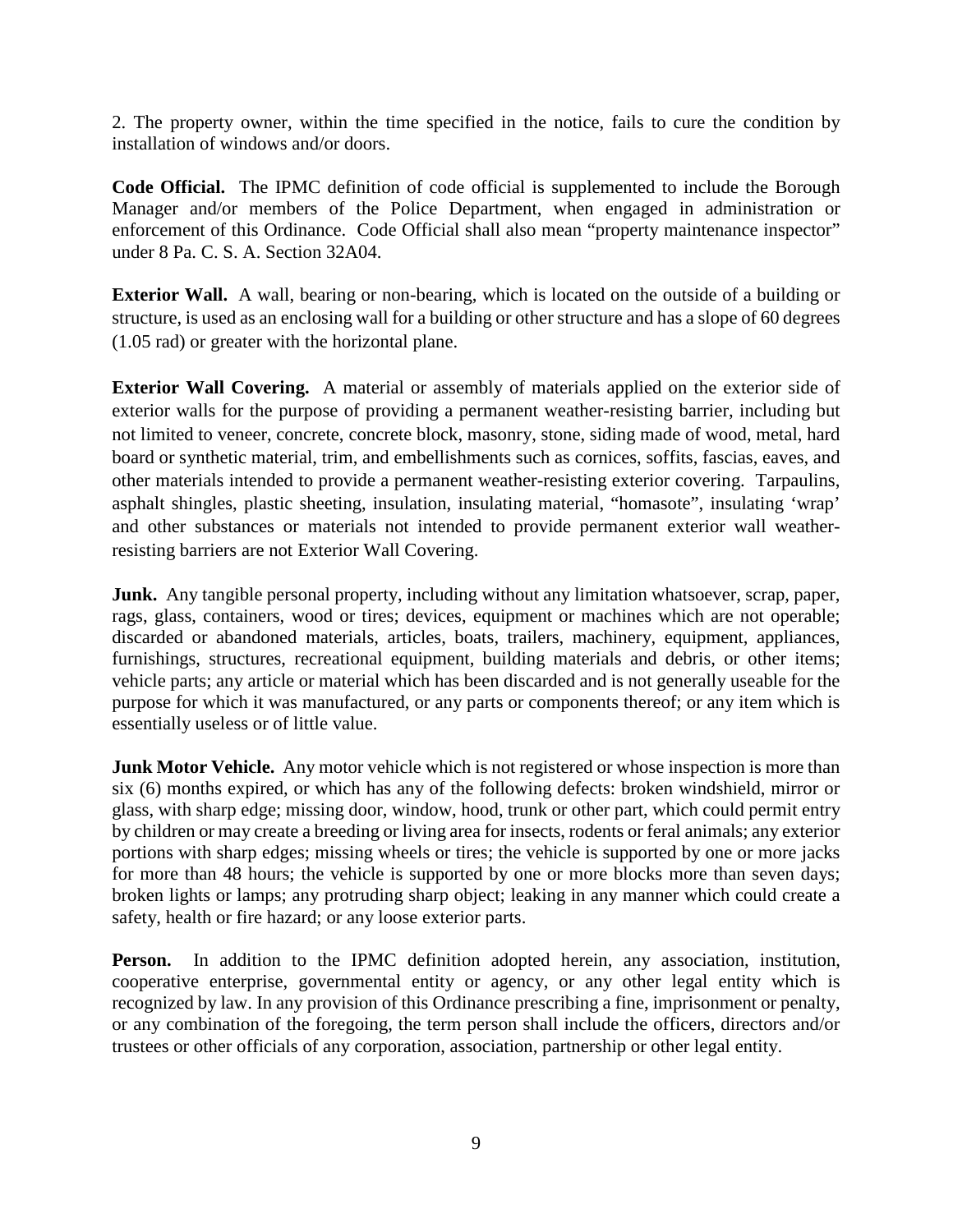**Vector.** An organism, such as a biting insect or tick, which transmits, or is capable of transmitting, a disease from one animal or plant to another.

## **Chapter 3**

## **General Requirements**

## **Section 301 - General**

**301.1. IPMC Provisions Adopted.** Sections 301, 301.1, 301.2, 301.3, Section 302, 302.1, 302.2, 302.3, 302.4, 302.5, 302.6, 302.7, 302.9, Section 303, 303.1, 303.2, Section 304, 304.1, 304.1.1, 304.2, 304.4, 304.5, 304.6, 304.7, 304.8, 304.9, 304.10, 304.11, 304.12, 304.13, 304.13.1, 304.13.2, 304.14, 304.15, 304.16, 304.17, 304.18, 304.18.1, 304.18.2, 304.18.3, 304.19, Section 305, 305.1, 305.1.1, 305.2, 305.3, three of 5.4, 305.5 and 305.6, Section 306, 306.1, 306.1.1, Section 307, 307.1, Section 308.1, and all of their sub-parts, of the IPMC, are hereby adopted in their entirety. Sections 302.8, 304.3, 308.2, 308.2.1, 308.2.2, 308.3, 308.3.1, 308.3.2 and 309 are not adopted.

**301.2. Weeds and Plant Growth.** Weeds, grass or other plant growth in excess of eight (8) inches in height shall be in violation of IPMC Section 302.4. Provided, however, that *bona fide* crops or grass, grown (1) for commercial sale or (2) for consumption by livestock, shall not be a violation of IPMC Section 302.4.

**301.3. Window Screens.** Pursuant to Section 304.14 of the IPMC, window screens shall be required from April 1 through December 1.

**301.4. Junk.** No person shall cause or allow on any premises the placement, accumulation or storage of junk, which may create a breeding or living area for insects, rodents, vectors or feral animals; may present an attractive nuisance for children; or may create a health or safety hazard. Nothing herein shall permit the accumulation of junk within a structure if such accumulation causes a health or safety hazard.

**301.5. Rubbish and garbage accumulations prohibited.** No accumulation of garbage, refuse or rubbish which causes a nuisance or health and safety hazard shall be permitted in any exterior property area, except as necessary in preparation for the next weekly collection by a refuse hauling contractor.

## **301.6. Rubbish and Garbage.**

(1) No rubbish, refuse or garbage shall be accumulated or stored outside of an enclosed building or structure, except in containers which are set outside for weekly collection by a refuse hauling contractor. Containers must be designed and secured to keep the contents from being scattered or leaked.

(2) All rubbish, refuse and garbage accumulated or stored inside of an enclosed building shall be regularly disposed of by use of a refuse collection service or other lawful means.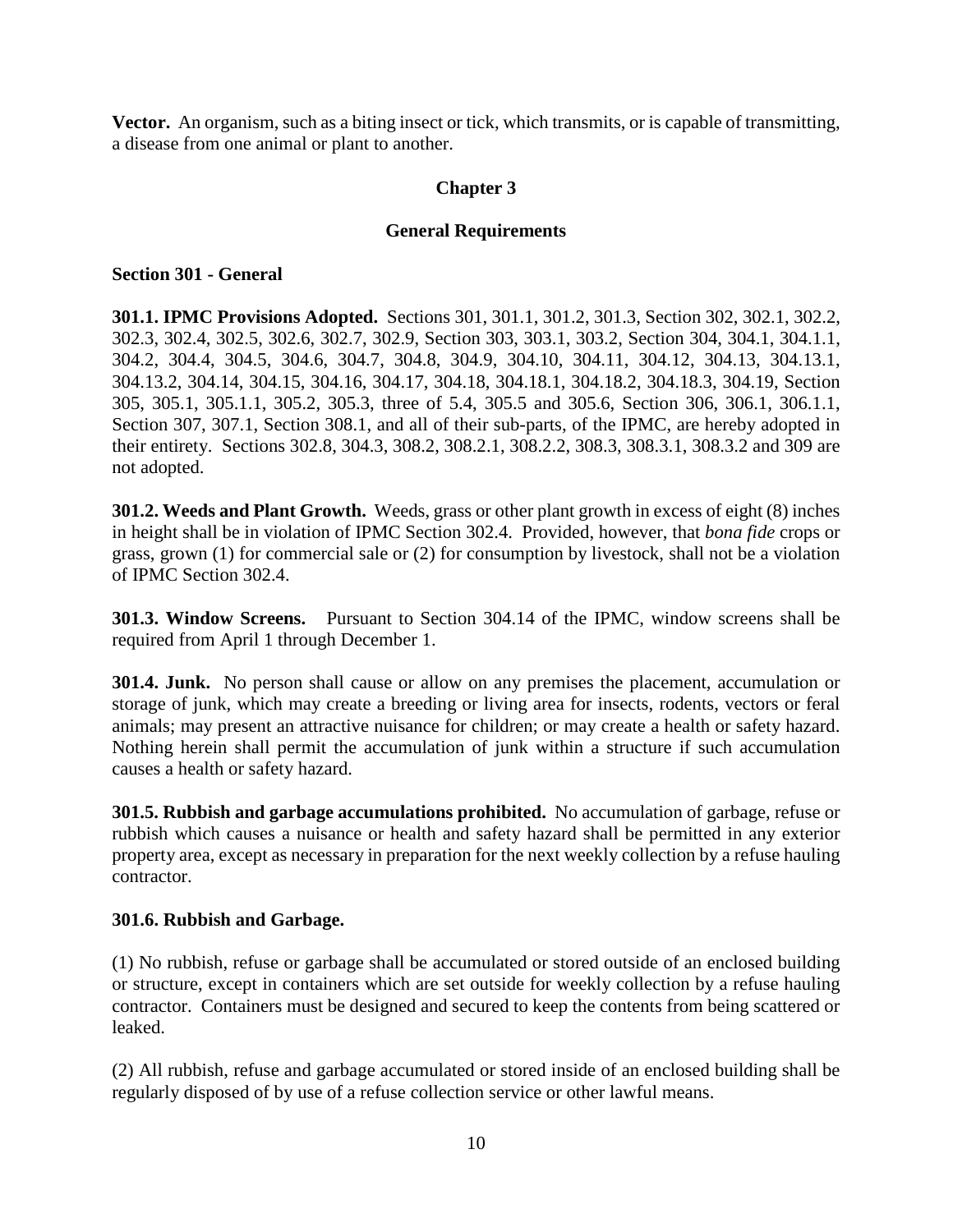(3) No rubbish, refuse or garbage shall be accumulated or stored inside an enclosed building so as to create a nuisance or a health and safety hazard.

**301.7. Rubbish and Garbage Removal Notices.** Written notice of violation of Sections 301.5 or 301.6 of this Ordinance shall be given to any owner and/or occupant of the premises, except that only three (3) days shall be permitted to correct the violation and notice shall be deemed to have been made by posting the notice in a conspicuous place on the premises. There shall be no right of appeal to the Borough Council.

**301.8. Remedies for Rubbish and Garbage Removal Violations.** If any person responsible shall fail to have the rubbish and/or garbage properly removed in accordance with the requirements of Sections 301.5 or 301.6 of this Ordinance, the code official is hereby authorized to and may take action to remove the rubbish and garbage with Borough personnel or a contractor hired by the Borough as often as reasonably required, without further notice. The cost of such remedial action and all expenses incidental thereto, together with an administrative fee of 10 percent of the costs and expenses, shall be collectible from the owner or other persons responsible, in any manner permitted by law.

**301.9. Serial Citations Authorized.** Failure to remove rubbish and garbage poses a unique public health and safety hazard if uncorrected in a short period of time. Therefore, citations may be filed every five days that a violation continues without correction or abatement, after posting of notice under Section 301.7.

**301.10. Disposal of Certain Materials.** No person shall deposit, or cause to be deposited in or upon any premises, building, or structure, any refuse, rubbish, garbage, offal, pomace, dead animals, decaying matter or similar substance of any kind that may afford food, harborage or breeding areas for vectors, or cause a nuisance.

**301.11. Recycling.** Nothing herein shall be deemed to require recyclable materials to be disposed of in the same manner as rubbish, refuse or garbage. The Borough encourages recycling of recyclable materials, provided that they are accumulated in conformity with this ordinance, and regularly removed from the premises to a recycling station.

**301.12. Junk Motor Vehicles.** No person shall cause or allow on any premises any junk motor vehicle, unless such vehicle is kept inside of a building which is properly secured so as to prevent access by unauthorized persons. No person shall keep a vehicle that does not display a current plate or inspection sticker on their own property for home repair or salvage unless the vehicle is within a building without access by the general public.

**301.13. Surfaces.** Any area not used for buildings, structures, vehicle access, parking, gardening or screening shall be planted with an all-season ground cover and/or other landscape materials.

**301.14. Swimming Pools.** In addition to the provisions of IPMC Section 303 which are adopted herein, swimming pools whose sides are at least forty-eight (48) inches in height above the finished ground level and provide approved access prevention measures, including but not limited to,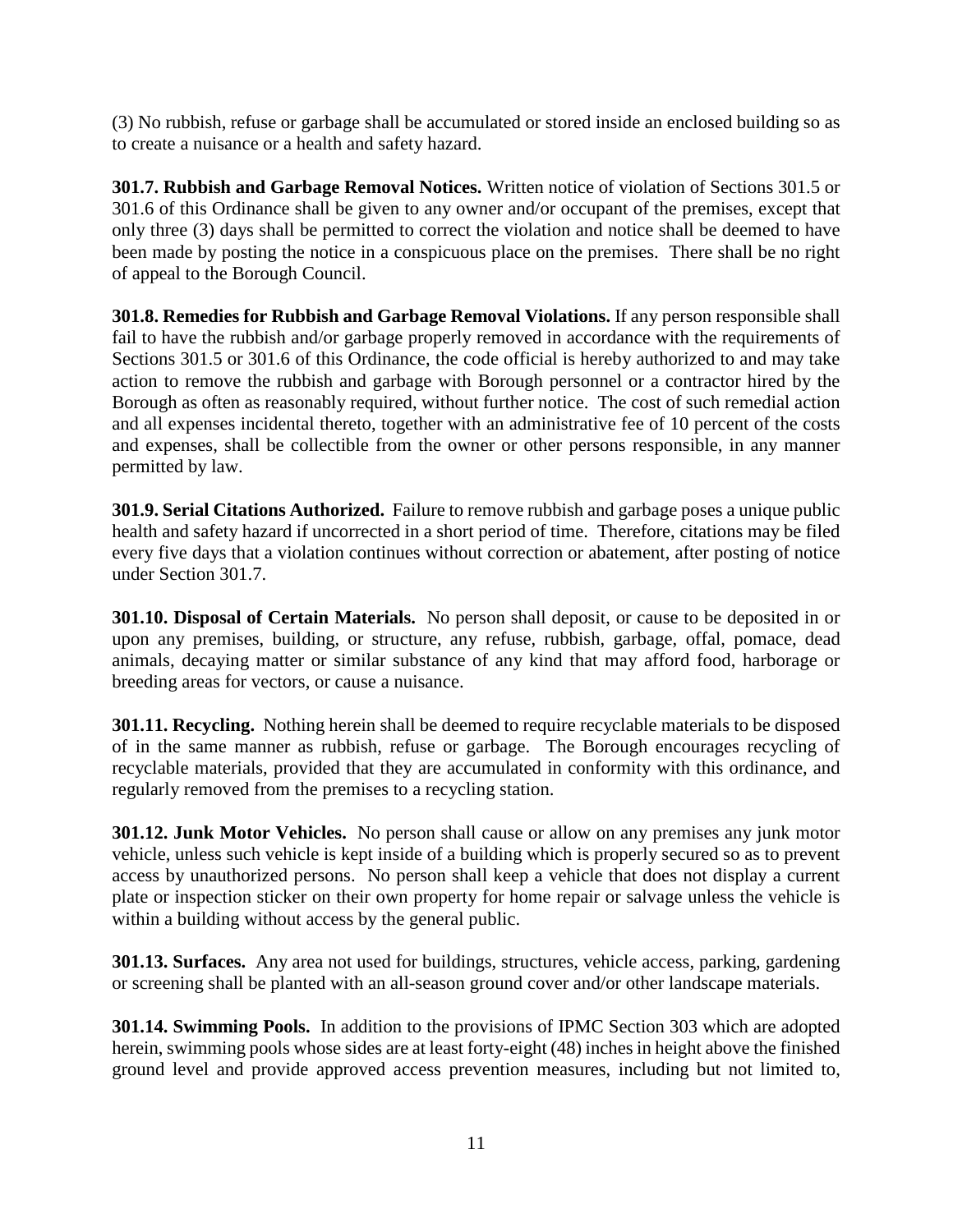removable or lockable ladders or decks with gates that meet the requirements of this Section, are exempt from the fence or barrier requirement.

**301.15. Premises Identification.** Buildings shall have approved address numbers and identification which complies with Crawford County "911" requirements.

**301.16. Roofs and Drainage.** In addition to the requirements of IPMC Section 304.7, rainwater leaders, yard drains, footer drains, downspouts, roof drains, subsoil drains, french drains, sump pumps or other equipment discharging storm water or groundwater shall not empty water in a manner that allows the discharged water to enter or drain directly into a street, sidewalk or public right-of-way. No person shall permit water from the roof, eaves or spouting or other part of such building or part thereof to run over, or drip or flow upon or over, any sidewalk or street.

**301.17. Traffic Obstructions.** Trees, plants, shrubs, structures, tangible personal property and any other obstructions which constitute a traffic hazard shall be removed, relocated or cut back to remove the obstruction. Obstructions subject to this requirement include those which restrict the stopping sight distance for drivers of through vehicles or the available corner sight distance for drivers entering from side roads or driveways to less than the appropriate minimum stopping sight distance or minimum corner sight distance standards as established by recognized traffic safety organizations, and those which significantly restrict the sight distance to a traffic-control device.

**301.18. Vacant Structures.** All vacant structures and portions thereof shall be maintained in a clean, safe, secure and sanitary condition, with required windows and entry doors as provided in this Code, so as not to cause a Blighting Influence or adversely affect the public health or safety.

**301.19. Windows and Doors.** The owner of a vacant building that is a Blighting Influence, as defined in this Code, shall secure all spaces designed as windows with glass or plexiglass windows that have frames and glazing, and all entryways with doors that open. Sealing such a property with boards or masonry or other materials that are not glass/plexiglass windows with frames and glazing, or entry doors, shall not constitute good repair or an acceptable property condition and shall be a violation of this Code.

**301.20. Boarding Standards.** To the extent that any provision of IPMC Appendix A (Boarding Standards) allows boarding-up or boarding-over of building openings, in conflict with the provisions of this Ordinance, such provision of IPMC Appendix A is not adopted.

**301.21. Paint.** Exterior paint and other protective treatment shall be maintained in compliance with IPMC Section 304.2 "Protective treatment."

**301.22. Exterior Walls and Exterior Wall Covering.** The exterior walls of every structure or building shall be covered and protected with exterior wall covering which is designed, and installed in such a manner, as to be permanent. All exterior wall covering shall comply with Chapter 14 of the 2015 International Building Code.

**Section 309 - Pest Elimination.**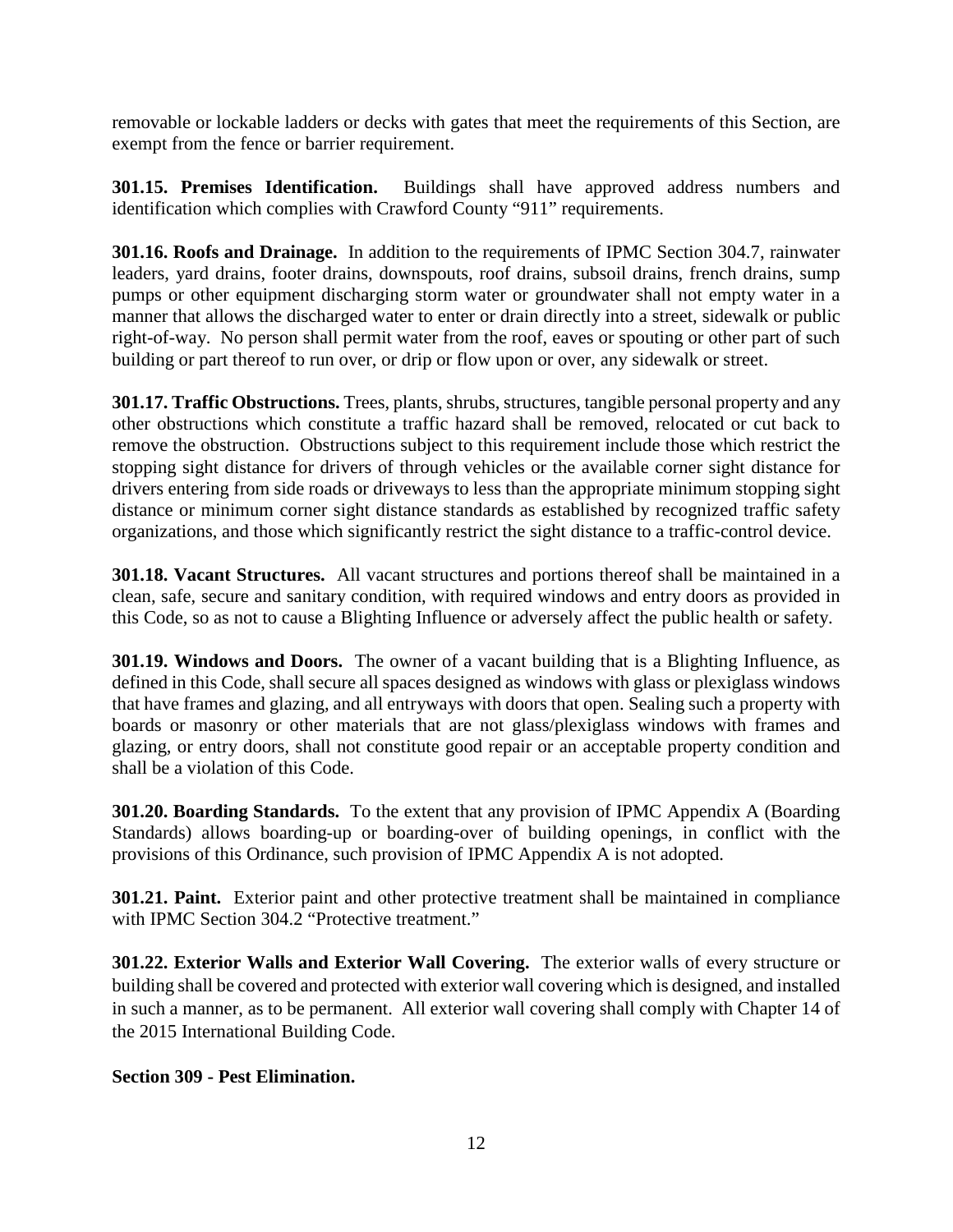**309.1.** Structures shall be kept free from insect and rodent infestation. Structures in which insects or rodents are found shall be promptly exterminated by approved processes that will not be injurious to human health. After pest elimination, proper precautions shall be taken to prevent reinfestation. The owner, tenant and/or any other occupant of any structure shall be jointly responsible for rodent and pest elimination and prevention within the structure and outside of the structure.

## **Chapter 4**

## **Light, Ventilation and Occupancy Limitations**

#### **Section 401 – General**

**401.1. IPMC provisions adopted.** Sections 401, 401.1, 401.2, 401.3, 402, 402.1, 402.2, 402.3, 403, 403.1, 403.2, 403.3, 403.4, 403.5, 404, 404.1, 404.2, 404.3, 404.4, 404.5, 404.6, 404.7 and all of their sub-parts, of the IPMC are hereby adopted in their entirety. In other words, Chapter 4 of the IPMC, entitled "Light, Ventilation and Occupancy Limitations," is adopted in its entirety.

## **Chapter 5**

#### **Plumbing Facilities and Fixture Requirements**

#### **Section 501 – General.**

**501.1. IPMC provisions adopted.** Sections 501, 501.1, 501.2, 502, 502.1, 502.2, 502.3, 502.4, 502.5, 503, 503.1, 503.2, 503.3, 503.4, 504, 504.1, 504.2, 504.3, 505, 505.1, 505.2, 505.3, 505.4, 506, 506.1, 506.2, 506.3, 507, 507.1 and all of their sub-parts, of the IPMC are hereby adopted in their entirety. In other words, Chapter 5 of the IPMC, entitled "Plumbing Facilities and Fixture Requirements," is adopted in its entirety.

## **Chapter 6**

#### **Mechanical and Electrical Requirements**

#### **Section 601 – General**

**601.1. IPMC provisions adopted.** Sections 601, 601.1, 601.2, 602, 602.1, 602.2, 602.3, 602.4, 602.5, 603, 603.1, 603.2, 603.3, 603.4, 603.5, 603.6, 604, 604.1, 604.2, 604.3, 605, 605.1, 605.2, 605.3, 605.4, 606, 606.1, 606.2, 607, 607.1 and all of their sub-parts, of the IPMC are hereby adopted in their entirety. In other words, Chapter 6 of the IPMC, entitled "Mechanical and Electrical Requirements," is adopted in its entirety.

**601.2. Heat supply.** Pursuant to Section 602.3 of the IPMC, heat shall be supplied from September 1st to June 1st.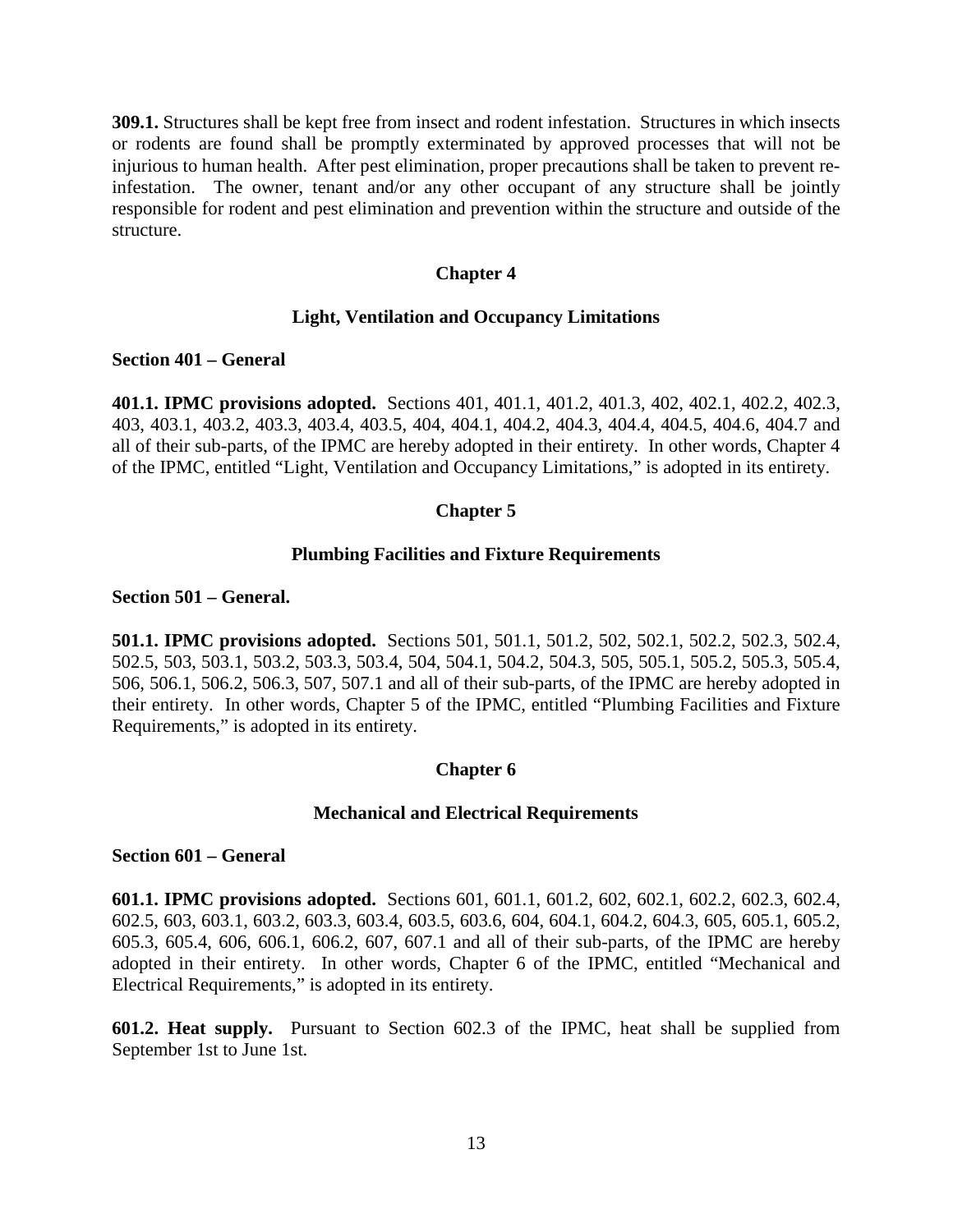**601.2. Occupiable work spaces.** Pursuant to Section 602.3 of the IPMC, heat shall be supplied from September 1st to June 1st.

## **Chapter 7**

## **Fire Safety Requirements**

#### **Section 701 - General**

**701.1. IPMC Provisions Adopted.** Section 701, 701.1, 701.2, Section 702, 702.1, 702.2, 702.3 and 702.4, 703, 703.1, 703.2, 704, 704.1, 704.2, and all of their sub-parts, of the IPMC, are hereby adopted in their entirety. In other words, Chapter 7 of the IPMC, entitled Fire Safety Requirements," is adopted in its entirety.

## **Chapter 8**

## **Referenced Standards and Appendix A**

#### **Section 801 – General**

**801.1. IPMC Provisions Adopted.** Chapter 8 of the IPMC, entitled "Referenced Standards," is adopted in its entirety, but only to the extent such standards are referenced or adopted in those portions of the IPMC specifically adopted in this Ordinance.

**801.2.** Appendix A of the IPMC, entitled "Boarding Standard," is adopted in its entirety, but only to the extent to, and the time for, which boarding is specifically permitted or required by this Ordinance.

## **Chapter 9**

## **Other Provisions**

## **Section 901 - Other Provisions**

**901.1. Repeals and Conflicts.** Ordinances 2 – 1976 (Weeds and Grass), 1 – 1995 (Junk); and 4 - 1994 (Dilapidated Buildings) are hereby repealed. If any conflict exists between this Ordinance and the IPMC, the terms of this Ordinance shall prevail. Nothing in this Ordinance or the IPMC shall be deemed to repeal, modify or amend any portion of the Borough's Sewer Use Ordinance (2009 - 2) or Water Ordinance (2 - 2014), or any of their amendments.

**901.2. Headings.** The use of headings and titles is intended for reference purposes only, and shall not be construed to restrict or limit the effect of any provision in this Ordinance.

**901.3. All Remedies Cumulative.** All remedies provided for the enforcement of this Ordinance by the Borough are cumulative, and shall be in addition to any other remedies available by law.